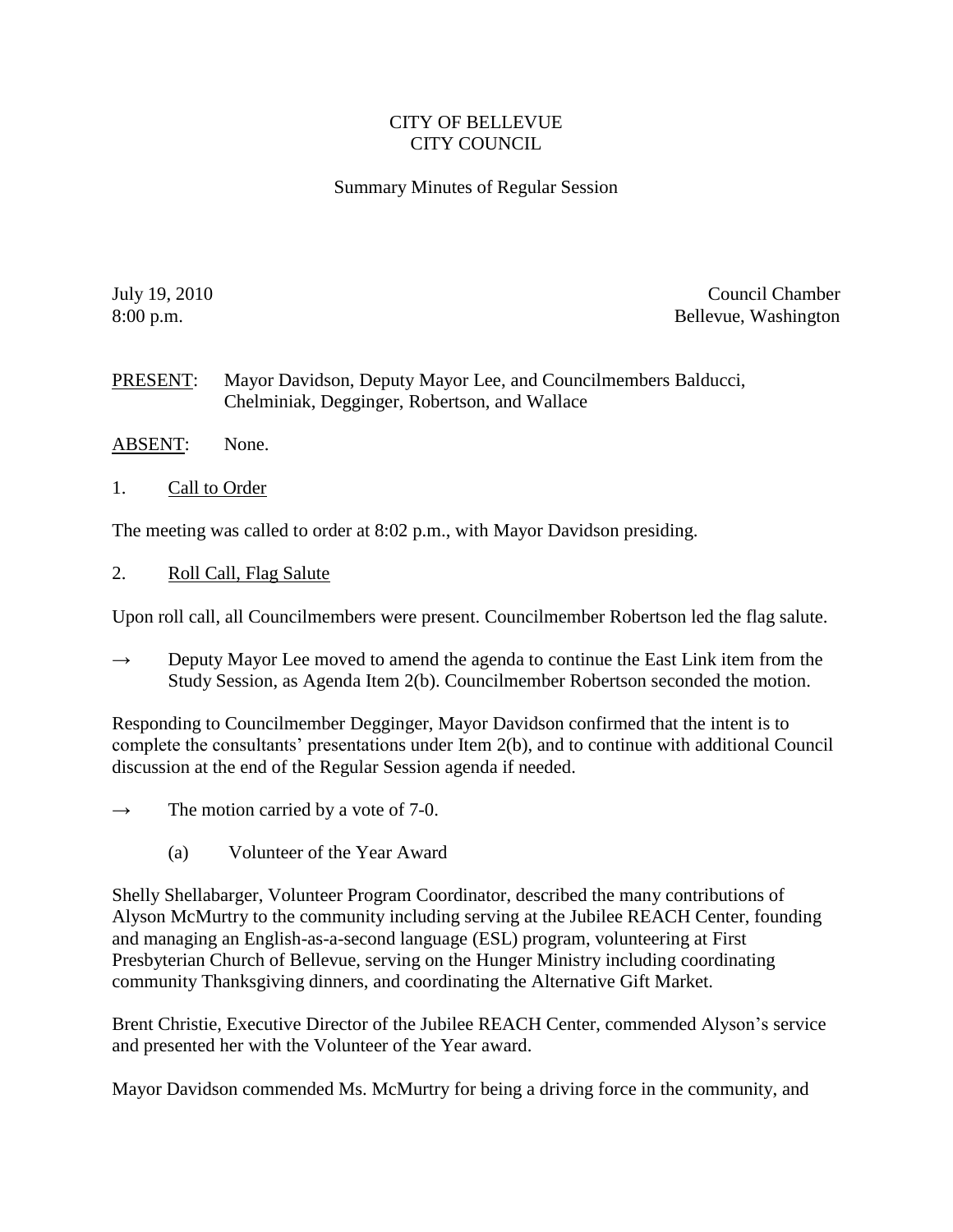invited her to come forward to be congratulated by the Council.

Deputy Mayor Lee added his personal thanks, stating that he is familiar with the ESL program and appreciates its value within the community.

(b) Continued East Link Review from Study Session

Responding to Councilmember Robertson, Mr. Leimkuhler said the two South Bellevue Station alternatives are approximately the same size, which is also roughly the same size as existing plans to expand the South Bellevue Park and Ride. He said the Eastgate Park and Ride garage is slightly smaller than the proposed South Bellevue facilities.

Councilmember Robertson highlighted the traffic impacts of the two alternatives. The traffic impact with station A-2 anticipates level of service B at the Bellevue Way and  $30<sup>th</sup>$  Street SE intersection. Plans to expand the existing South Bellevue Park and Ride degrade that intersection to level of service F.

Mr. Leimkuhler said the DEIS traffic analysis for the B2M station did not propose adding any lanes to Bellevue Way South. KPFF's review reflects the addition of a lane in each direction.

Councilmember Robertson observed that a benefit of constructing Station Alternative A-2 or C is the ability to keep the South Bellevue Park and Ride functioning for transit use during construction. Mr. Leimkuhler concurred, noting that the expansion of the existing Park and Ride would close the facility for 18 to 24 months.

Councilmember Chelminiak observed that the station alternatives are elevated over the Mercer Slough. Mr. Leimkuhler confirmed that observation, and explained that the ideal situation is to not be over the slough. He noted that that is a final design alignment issue.

Responding to Councilmember Chelminiak, Mr. Leimkuhler confirmed that both of the new station alternatives are closer to the Mercer Slough channel than the existing South Bellevue Park and Ride.

Responding to Councilmember Robertson, Mr. Leimkuhler said that Station A-2 is built on better soil conditions than the existing Park and Ride.

Responding to Deputy Mayor Lee, Mr. Leimkuhler said his firm did not study the potential reuse of the existing Park and Ride site under the new station location alternatives.

Deputy Mayor Lee questioned whether the impacts associated with the station alternatives would be the same as those associated with an expansion of the existing South Bellevue Park and Ride lot.

Mr. Leimkuhler said the impacts would not be the same. Expansion of the current facility would be built within the existing footprint. He is not sure whether there would be additional wetland or buffer impacts, but the general assumption is that there would not be additional environmental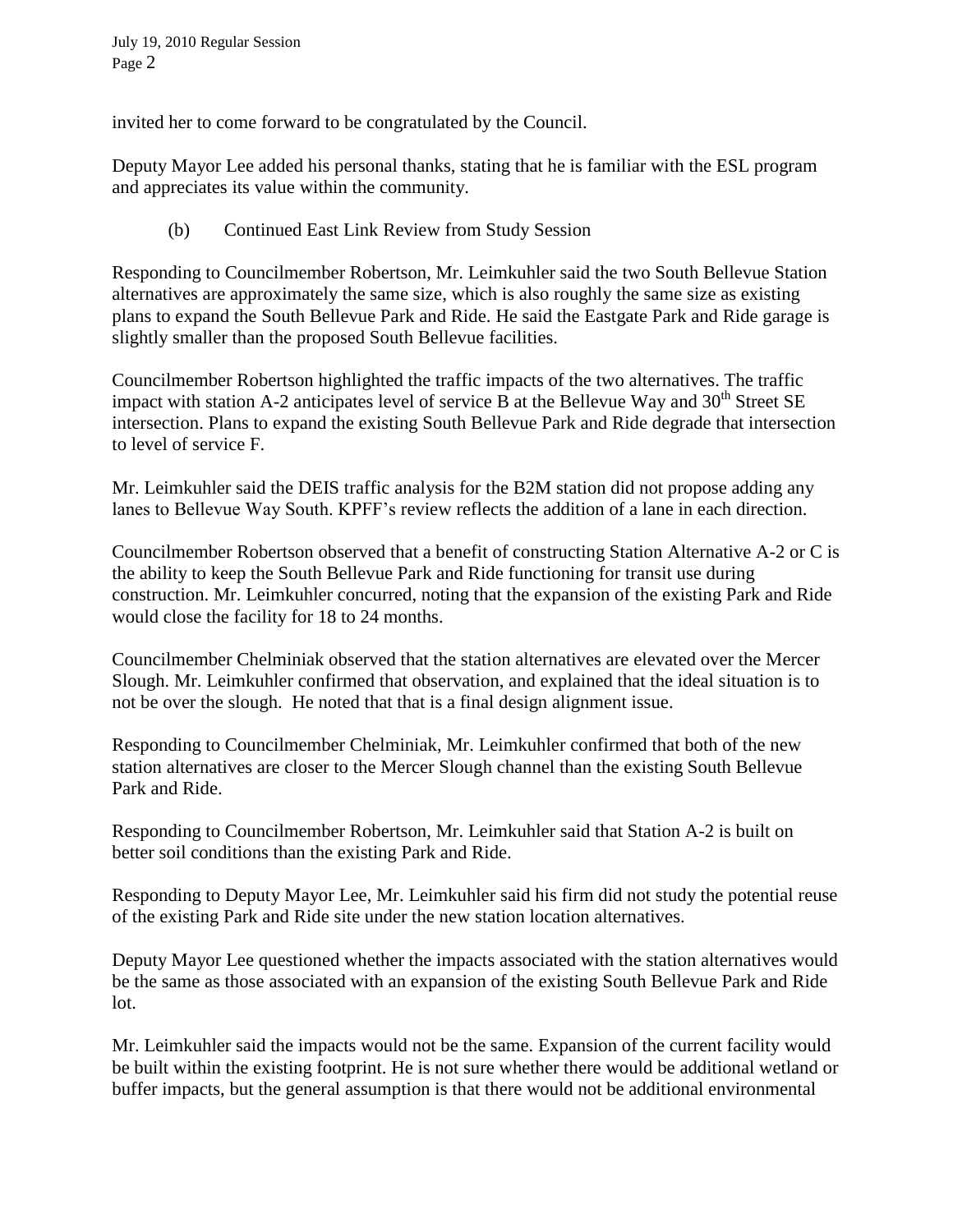impacts. There would be traffic impacts, as reflected in the level of service F designation in the DEIS which is based on not adding any new lanes on Bellevue Way.

Responding to Councilmember Wallace, Mr. Leimkuhler said the station cost estimates include the parking structures and the additional road lanes. Councilmember Wallace observed that if the South Bellevue Park and Ride is currently at a level of service F and lanes are needed to mitigate the impact, it might be getting closer to a parity on costs. Mr. Leimkuhler said he is not sure if that is an accurate conclusion. He said it would be necessary to look at what improvements would be done to Bellevue Way and develop cost estimates.

Responding to Councilmember Wallace, Mr. Leimkuhler said the cost of the original 118<sup>th</sup> Avenue SE station was incorporated into the overall B7 alignment costs by Sound Transit. For the purposes of their analysis, KPFF estimated a specific station cost for the 118<sup>th</sup> station in order to compare it to other station alternatives.

Responding to Councilmember Degginger, Mr. Leimkuhler said his firm is aware of the soil conditions. They looked at the WSDOT reports and how the foundation would need to be modified for these conditions, which is reflected in the cost estimates. In terms of the sequence of construction and, Mr. Leimkuhler said they have not gotten into any detailed traffic control studies. However based on his experience, he believes the facility can be constructed keeping all of the I-90 ramps open at all times. They added \$500,000 to the cost estimate to reflect the temporary construction measures anticipated with regard to the ramps. In continued response, Mr. Leimkuhler said it would not be necessary to close Bellevue Way, but there could be temporary lane closures.

Responding to Councilmember Balducci, Mr. Leimkuhler said they tried to use Sound Transit's methodology in their comparison of costs. However, there are certain line items without a number, which are elements that did not appear to have a corresponding Sound Transit factor.

Councilmember Balducci stated that the cost of the extra lanes for the construction portion is \$2.5 million. The bigger question, before leave the parking garage question, is to gain a clear understanding of the delta in total costs.

Mr. van de Kamp reviewed the cost comparison. Alternative B7 with modifications begins with a cost estimate of \$510 million from the DEIS. With Station A-2, the cost from KPFF for the Station and Park and Ride is \$170 million, which is \$55 million higher than the Sound Transitproposed Station and Park and Ride at  $118<sup>th</sup>$  Avenue SE. The cost increment for going with Station C is \$95 million, so the total cost of B7 with this station is \$210 million. Noting the difficulty of comparing costs at this point, Mr. van de Kamp suggested combining Segment B (\$510 million for B7) and Segment C (C9T tunnel is \$990 million) costs. The costs are similar for the B2M alignment and C9T tunnel.

Responding to Councilmember Balducci, Mr. Leimkuhler explained that access to Station A-2 involves direct maneuvers from the right lane. KPFF did a traffic analysis of the roundabout, and some movements in the roundabout need to be two lanes. He responded to additional questions of clarification.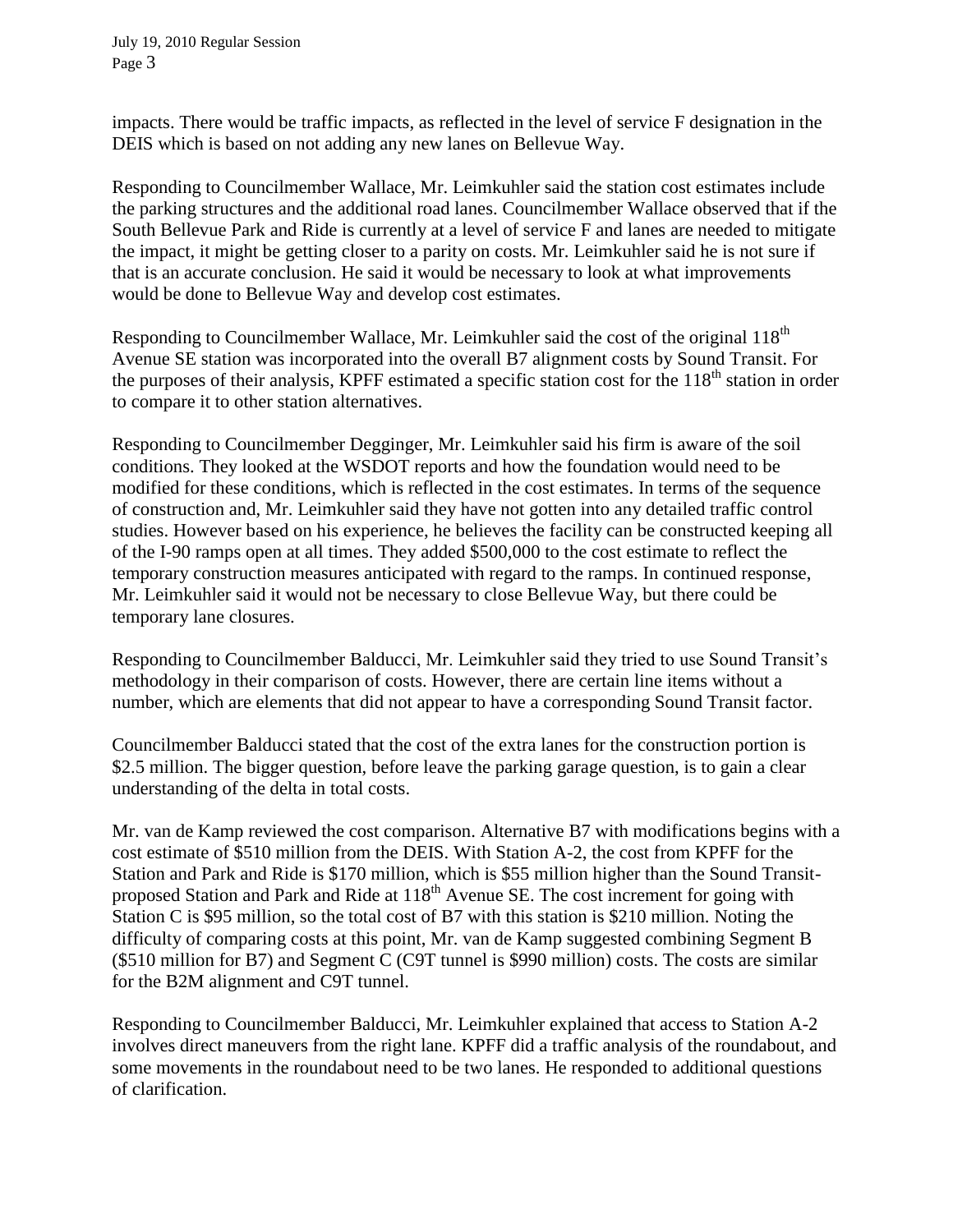Mayor Davidson moved on to the noise analysis peer review. Mr. van de Kamp introduced Julie Wiebusch from The Greenbusch Group, Inc.

Ms. Wiebusch explained that the B7 alignment is not included in this review because there has been additional work on I-405 between the time of the DEIS evaluation and today, which changes some of the ambient conditions, lines of sight, and shielding. Also, the model assumed lower train noise levels based on noise levels with Portland's light rail system. In Seattle, the Central Link line has experienced higher noise levels than predicted. Sound Transit is repeating its study using the noise levels now experienced in Tukwila. This additional review will be part of the Supplemental DEIS work this fall.

Ms. Wiebusch said that for the B2M alignment, the report issued was a Conceptual Design Report, which is a level below an EIS. It is a screening document that contains six options along  $112<sup>th</sup>$  Avenue to be reviewed. It used the higher noise levels experienced with Central Link and included bells and the discontinuous track. They took more measurements in the neighborhoods. They identified the number and severity of impacts, as well as potential mitigation, for each option. They concluded that mitigation could achieve a level of no impact for all options.

Ms. Wiebusch explained that the Federal Transit Administration (FTA) looks at what constitutes an impact based on its level above ambient noise and cumulative levels. The FTA allows more project noise for lower ambient conditions than it does for higher ambient conditions. Ldn levels, a measurement used to characterize noise exposure for residential areas, range from 60-70 along  $112<sup>th</sup>$  Avenue, which is on the higher end of overall background noise levels. This ambient noise level of 60 Ldn allows a project noise level of 57, which is three decibels below the ambient level. Adding these two together represents a cumulative increase of two decibels. In the segment with Ldn 70, 64 decibels are allowed for the project, which is an overall increase of one decibel. Ms. Wiebusch noted that the calculations involve a logarithmic add and subtract.

In theory, the sound level from the Sound Transit project will be below the current ambient level. This does not mean it will not be heard, however. The study included the speed of the train as well as bells at crossings and stations and on the train itself. It included segmented track, but it did not include wheel squeal on curves and wheel flats.

Ms. Wiebusch said the consultant's conclusion in looking at the B2M Conceptual Design Report is that the study was done in line with industry standards and best practices. It did identify potential noise impacts for all the properties, the level of noise impacts, and potential mitigation.

One of the issues raised, in keeping with the FTA's methodology for conducting these evaluations, is that the FTA project noise level is based on an Ldn (i.e., an average over 24 hours) with a penalty for anything that happens at night, defined as 10:00 p.m. to 7:00 a.m. She said the Sound Transit trains run from 10:00 p.m. to 1:00 a.m., and from 5:00 a.m. to 10:00 p.m.

Ms. Wiebusch explained that the exception she would take is that the bells and the wheel impacts were also averaged on that same methodology, which dilutes the actual sound levels of the noise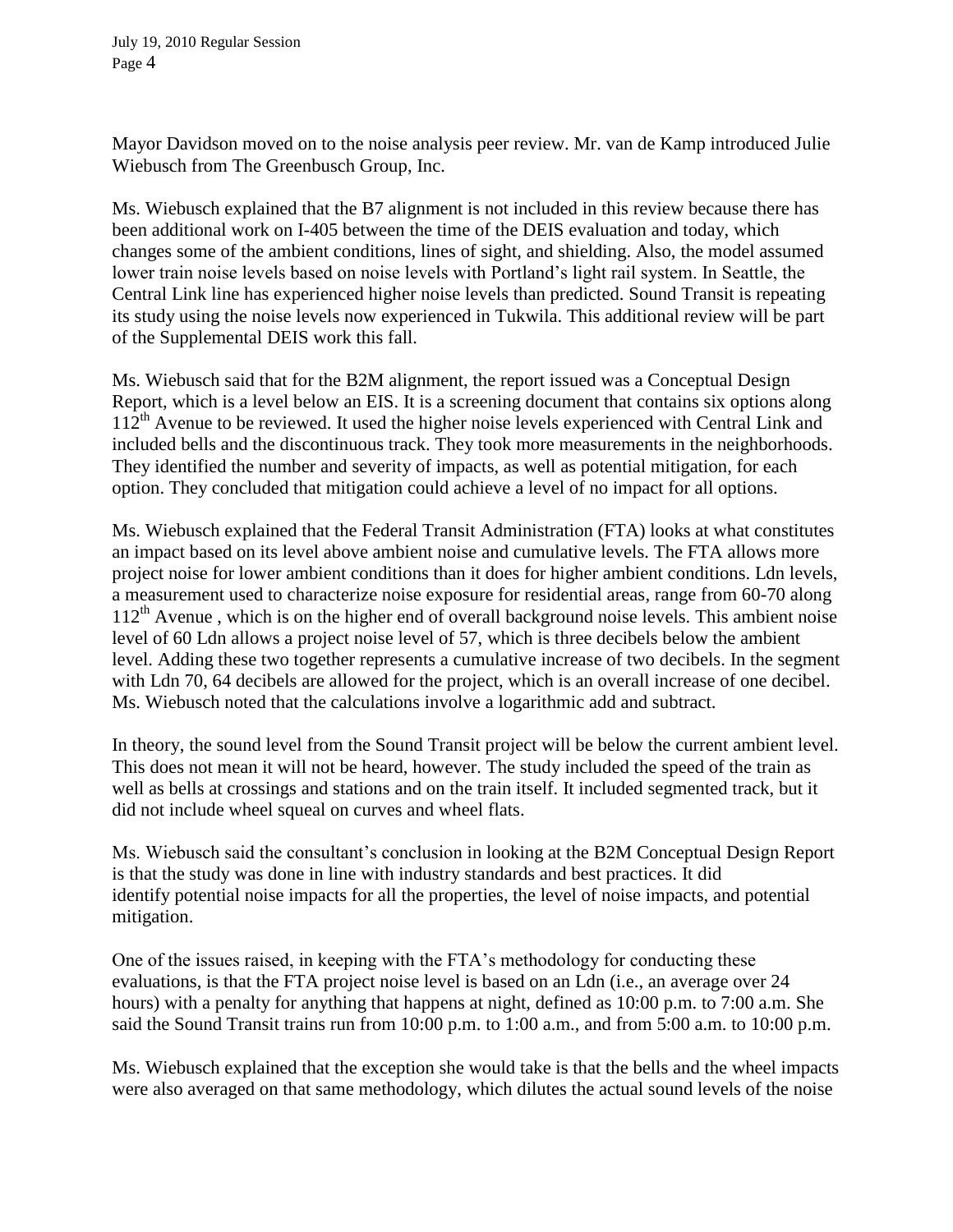occurrences. Sound Transit's report did identify potential wheel squeals at curves and potential mitigation. Mitigation for wheel squeals is identified as applying a lubricant, and the report does not assign a noise level to it.

Ms. Wiebusch opined that the mitigation proposed is appropriate. Sound Transit has a standard already specifying a quieter train, and also as a standard has wheel skirts on their trains, which covers the wheels. They have committed to put lubricators on the curves, which is what they are doing now on Central Link as a retrofit. Responding to Councilmember Wallace, she said this is working in some cases but Sound Transit is still struggling with one location.

Ms. Wiebusch said Sound Transit proposes sound walls along the B2M alignment, which can occur track-side to shield the wheels, or at the right-of-way which results in higher walls. Some of the 112<sup>th</sup> Avenue options have retained cuts, which provides a natural sound barrier. Sound Transit has committed to using a special track at the crossovers to avoid a gap. They now have the capability of doing their own wheel truing, so the trains are maintenanced periodically. If an engineer brakes during an emergency, he alerts them to round out the train's wheels again. As a last resort, Sound Transit has a residential insulation program, which is typically used for upper story receivers. It consists of acoustical windows, seals at the doors, and fan-assisted ventilation. However, the impact remains for exterior living space, which falls into the category of an unavoidable impact.

At Central Link on Martin Luther King Jr. Way, most of those homes received residential insulation because the noise walls, had Sound Transit put them up, would have had to be penetrated every few feet with a driveway. Here, there are many multistory facilities that will look down over any sound wall onto the alignment, and there is also a change in grade that puts residences above the alignment. Ms. Wiebusch said if there is line of sight to the train, the noise wall is not effective.

Ms. Wiebusch summarized that the study looked at the six B2M options. She feels the evaluation provides sufficient information to select a preferred option. Additional study would then be conducted on that option.

Councilmember Robertson said she appreciates this very important work, as noise is a significant concern for residents. She questioned whether light rail sounds are more noticeable even if they are not actually louder than overall noise. Ms. Wiebusch responded that they are not necessarily more noticeable. It depends on the other sounds in the area. Her sense is that the train will not be too noticeable, but the bells probably will be.

Responding to Councilmember Robertson, Ms. Wiebusch reiterated her understanding that Sound Transit is still working to resolve wheel squeal noise along one area of the Central Link line. Ms. Robertson stated that Sound Transit averages noise over 24 hours, although the trains operate for 20 hours per day. She observed that this does not fully represent the noise experienced by the community. Ms. Wiebusch said that is probably not a bad way to evaluate it for the train itself. It is the bells and the wheel clacks that cause an issue. In further response, she said she did not find any federal regulations for light rail requiring bells. However, bells are part of Sound Transit's policy for safety. Ms. Wiebusch has suggested that Sound Transit evaluate the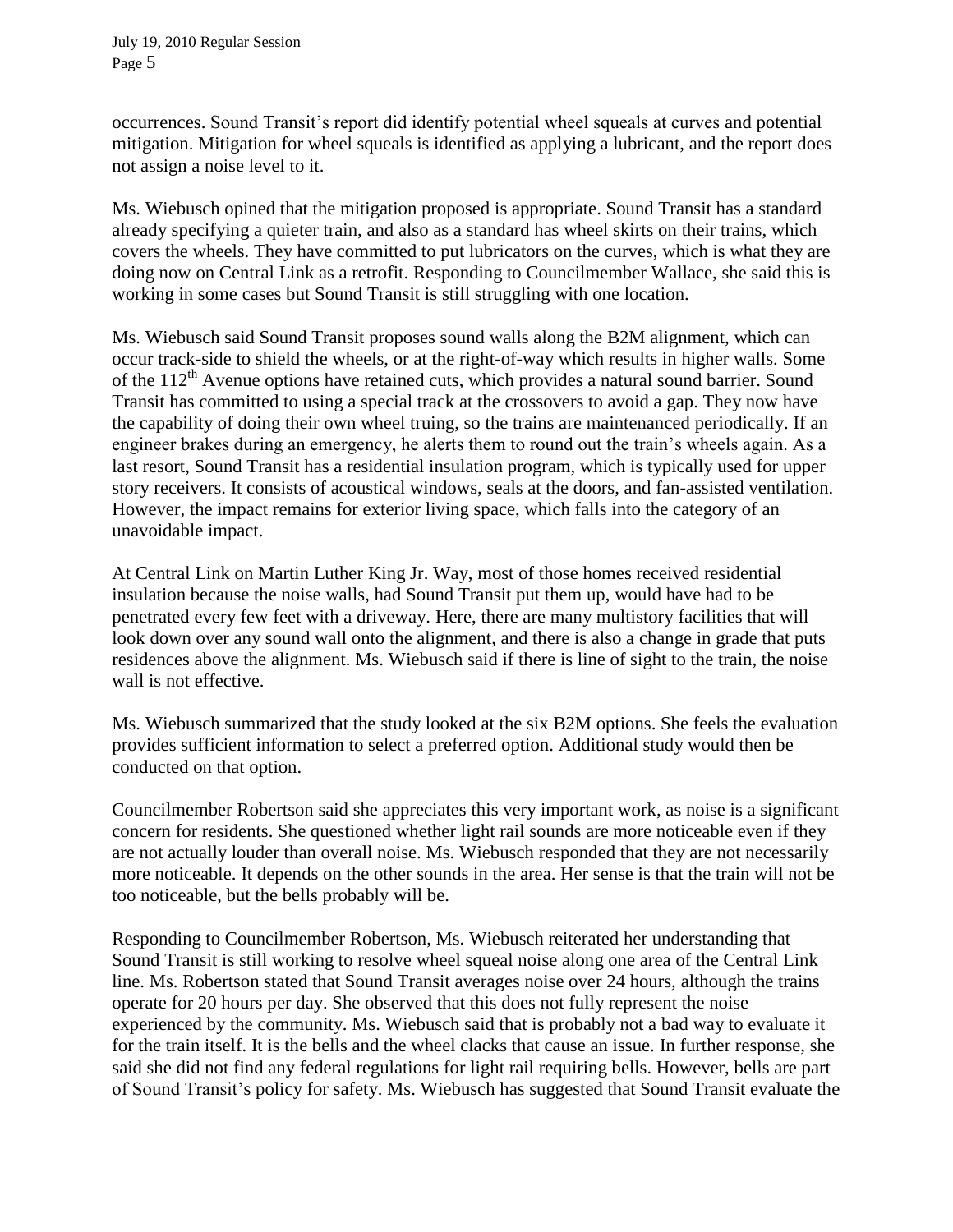bells at an event level.

Responding to Councilmember Robertson, Ms. Wiebusch said of the six options in the B2M Conceptual Design Report, Option 4 is the best acoustically because it is in a trench down the center of the roadway. The street crossovers go over the trains, so there are no at-grade crossings. Ms. Wiebusch acknowledged that there are bells at the SE  $8<sup>th</sup>$  Street station.

Councilmember Chelminiak questioned how noise reacts between sound walls, for example between the I-405 sound wall and a light rail sound wall. Ms. Wiebusch said the noise reflects back from the walls.

Councilmember Chelminiak questioned the FTA requirement that if the underlying decibel level is higher in a particular area, then the threshold for mitigation is lower. Ms. Wiebusch said it is lower in comparison to the ambient. However, the actual level is not lower. In further response, Ms. Wiebusch said the same decibel level at Surrey Downs Park and a condominium along the BNSF rail corridor would be treated the same in terms of noise mitigation.

Councilmember Balducci stated her understanding that the FTA has to approve a safety program, and the bells are part of that program. She said it would be interesting to hear from Sound Transit about whether there is flexibility in that regard. She noted work being done regarding high bells and low bells, and questioned whether that was considered as part of this study.

Ms. Wiebusch said she knows that Sound Transit has reduced the sound level of the bells, but they can reduce only to a certain point.

Councilmember Balducci explained that the bells put in place by the City of Seattle to provide safety for pedestrian crossings are smart bells, which vary their noise level depending on the ambient noise. They are programmed to be 10 decibels above the ambient noise. This helps at night because the bells are not as loud.

Ms. Balducci said she would like additional noise analysis at some points, in order for the consultant to help identify the best mitigation possible. She noted that the noise review did not evaluate the B7 route. Ms. Wiebusch responded that the preferred option for the B2M and new information for alternative B7 should both be in the Supplemental DEIS this fall. At that point, she will review them both again. She noted that the Central Link Station has a public address system that is turned off at night, and this could be done in Bellevue as well.

Deputy Mayor Lee expressed concern about the averaging of noise levels. While mitigation is possible, he is concerned that some measures will create a problem for someone else, as in the case of noise bouncing between sound walls. Ms. Wiebusch noted that there are absorptive sound walls to address that issue.

Deputy Mayor Lee observed that the technical analyses focuses on quantities, and he feels the community is asking for quality. He thanked Ms. Wiebusch for her work and indicated he wants to continue to obtain more information. Ms. Wiebusch reiterated that she feels the noise averaging is appropriate for the train, but not for the bells and wheel squeal.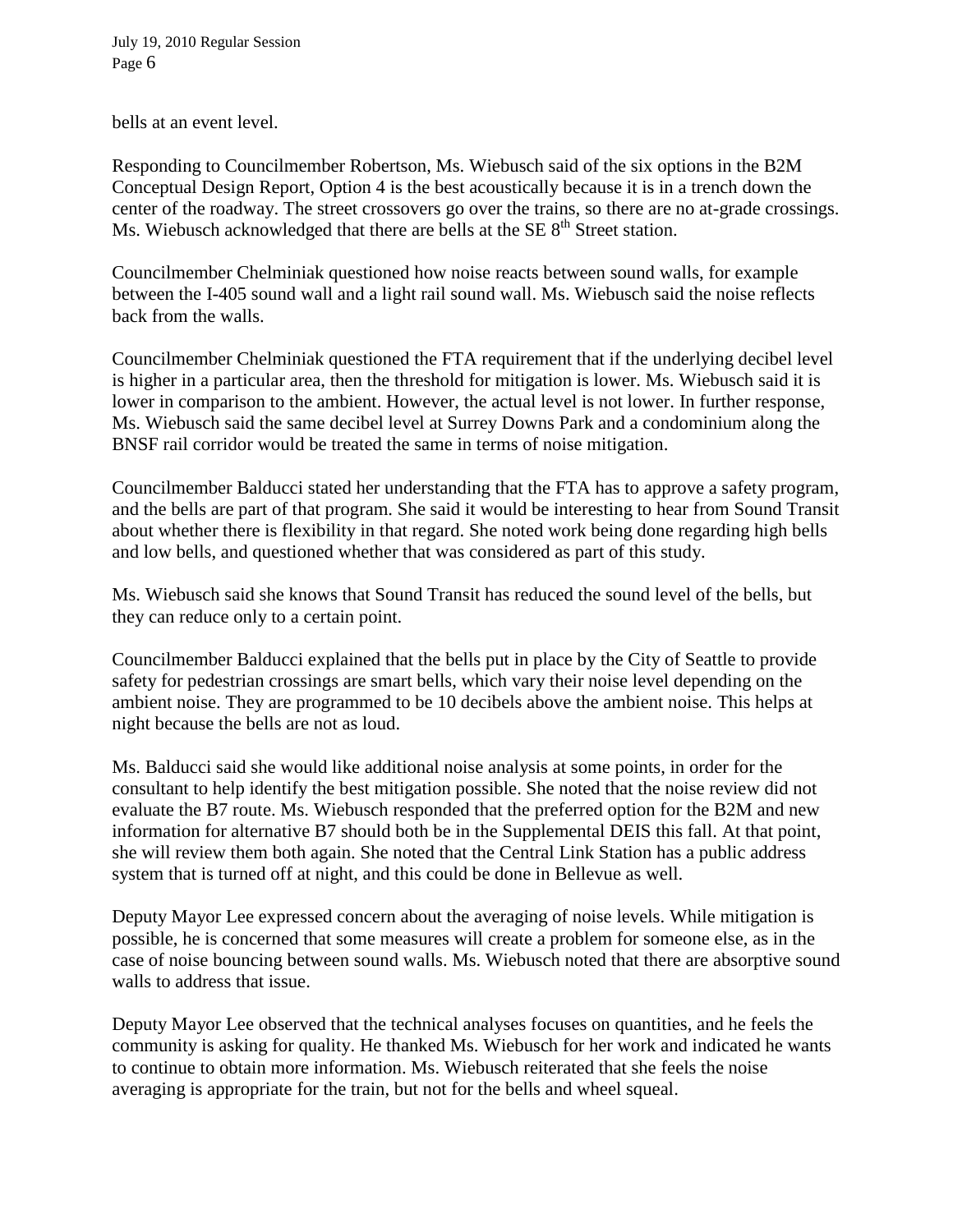Councilmember Degginger said he had the opportunity to meet briefly with the consultants last week. He noted that the executive summary in Ms. Wiebusch's report states that the methodology used in the predictions appears to be in line with industry standards and best practices for the evaluation of airborne transit noise. Responding to Mr. Degginger, Ms. Wiebusch said she has not changed her mind on that conclusion. Sound Transit did use FTA methodologies.

Councilmember Degginger observed that the consultant was not asked to look at the B7 line because the Council is still waiting for more information. She also was not asked to look at whether or not there are noise impacts for the South Enatai neighborhood related to the new Park and Ride options. Mr. Degginger characterized the study as a work in progress.

Councilmember Wallace questioned the issue of absorptive materials on sound walls. Ms. Wiebusch said this approach could be successful in mitigating noise. Mr. Wallace said Sound Transit is saying there are moderate to severe noise impacts, but that they can be mitigated to zero. He noted that this is what Sound Transit said to Tukwila regarding Central Link.

Ms. Wiebusch reiterated her understanding that there is only one area that still has a problem with wheel squeal. Some residents will be receiving residential sound insulation due to the disparity between the actual noise level from the train and the model used to predict noise impacts. She said Sound Transit is addressing the issue.

Councilmember Wallace questioned whether the bells and clacking along Bellevue Way and  $112<sup>th</sup>$  Avenue SE, next to residential neighborhoods, will be considered an unavoidable impact. Ms. Wiebusch said she has asked Sound Transit to see what the event level would be, and what the level will be at the nearest residents. She has not seen that information yet.

Councilmember Wallace asked if it is possible to get the noise levels below federal standards, yet the noise could still be irritating to residents. Ms. Wiebusch stated that she could only answer with a yes, because federal standards are based on noise averaging.

Councilmember Wallace expressed concern that federal law is not going to protect the community as well as everyone would like.

Ms. Wiebusch reiterated her conclusion that the bells will be the problem. The wheel clacks will be taken care of with a special track or with wheel truing. The squeals will be addressed with lubrication.

Mayor Davidson thanked all of the consultants, and noted that the discussion will continue upon the completion of the Regular Session agenda.

3. Communications: Written and Oral

Mayor Davidson noted the Public Hearing later in the meeting and asked that individuals wishing to comment on the budget wait until that agenda item.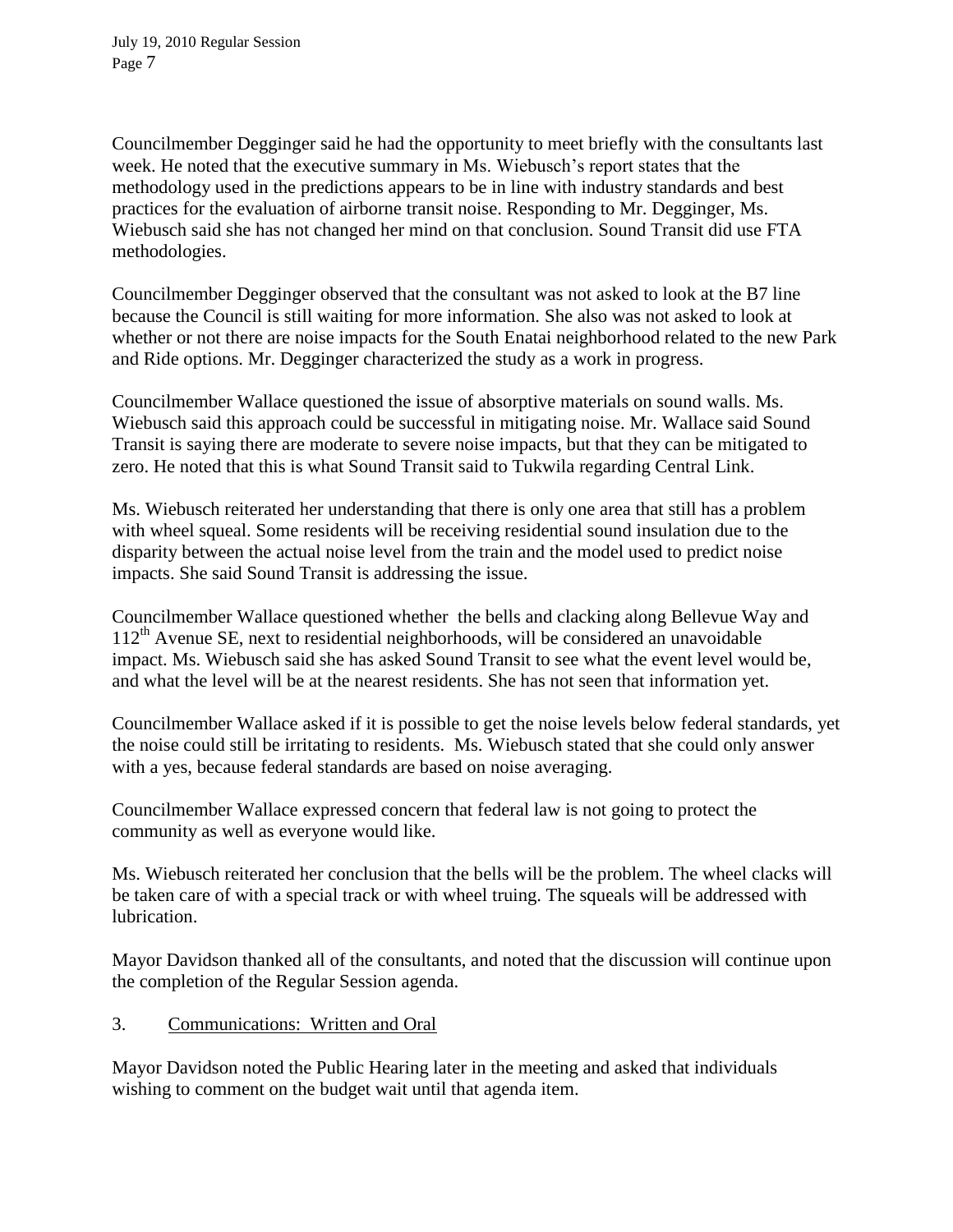- (a) Mayor Davidson introduced Senator Randy Gordon, who represents the  $41<sup>st</sup>$  Legislative District. Mr. Gordon noted that he is a resident of Lake Bellevue, and commented on the location of the light rail hospital station. He spoke in favor of option B, which provides good visibility and allows the distance between stations to be the most useful. He is troubled by the noise issues associated with light rail, and does not think the federal standard of averaging noise over a 24-hour period is adequate to provide effective mitigation. Senator Gordon said that Lake Bellevue village is a well established community, and residents would like to have distance between the lake and the lights, noise, and bells of the light rail station. He suggested the consideration of pedestrian and bicycle facilities over NE  $8<sup>th</sup>$  Street and across  $116<sup>th</sup>$  Avenue NE to connect to the hospitals and medical offices. Mr. Gordon thanked the Council for the opportunity to comment. Senator Gordon encouraged the community to work together to maintain Bellevue's quality of life as one of the best places to live in the country.
- (b) Dick Barbieri, Red Lion Hotel, commented on the Sound Transit East Link  $112<sup>th</sup>$  Avenue SE options. Red Lion favors the west side option, which is the only route that compensates the most impacted residential properties along  $112<sup>th</sup>$  Avenue SE by paying them the fair market values of their properties. Any of the other routes compensate only the commercial properties along  $112^{th}$  Avenue SE. The west side option has the greatest certainty and the shortest construction time. It is the least disruptive during construction, and has the least risk of unexpected costs or delays. The east side option runs into the complicated problem of trying to value partial takings of commercial properties, such as the Bellevue Club. The west side option brings closure to properties on both sides on  $112<sup>th</sup>$ . It also brings the best result in terms of allowing for the future extension of the route, if desired, via an underpass at Main Street to connect to the tunnel portal at NE 2<sup>nd</sup> Street. The west side route allows the siting of a station anywhere along the route from  $SE 8<sup>th</sup>$  Street to Main Street, depending on what is most favorable to residents and the commercial properties. It is the only option that provides a 60-foot buffer between the tracks and the residential properties on the west side, all along the route between Surrey Downs Park and Main Street.
- (c) Cole Sherwood spoke regarding the West Lake Sammamish Parkway project. The City of Redmond has completed improvements along the west side of the parkway. However, when it crosses NE  $24<sup>th</sup>$  Street into Bellevue, the roadway is broken and cracked. Noting Bellevue's plans to improve the road in a series of projects, Mr. Sherwood suggested that it would be more cost efficient to resurface the entire five-mile stretch in Bellevue at the same time. He is concerned that the planned widening of the road would negatively impact property owners with driveways facing the parkway. He further commented that the proposed signal at SE 34<sup>th</sup> Street is unnecessary and a poor use of funds.

Councilmember Balducci suggested that Mr. Sherwood talk with staff about the project to better understand the reasoning and issues associated with the project.

(d) Phil Morrissey, President of the Horizon Heights Neighborhood Association, noted that his neighborhood is in south Bellevue, just up the hill from Eastgate Elementary School.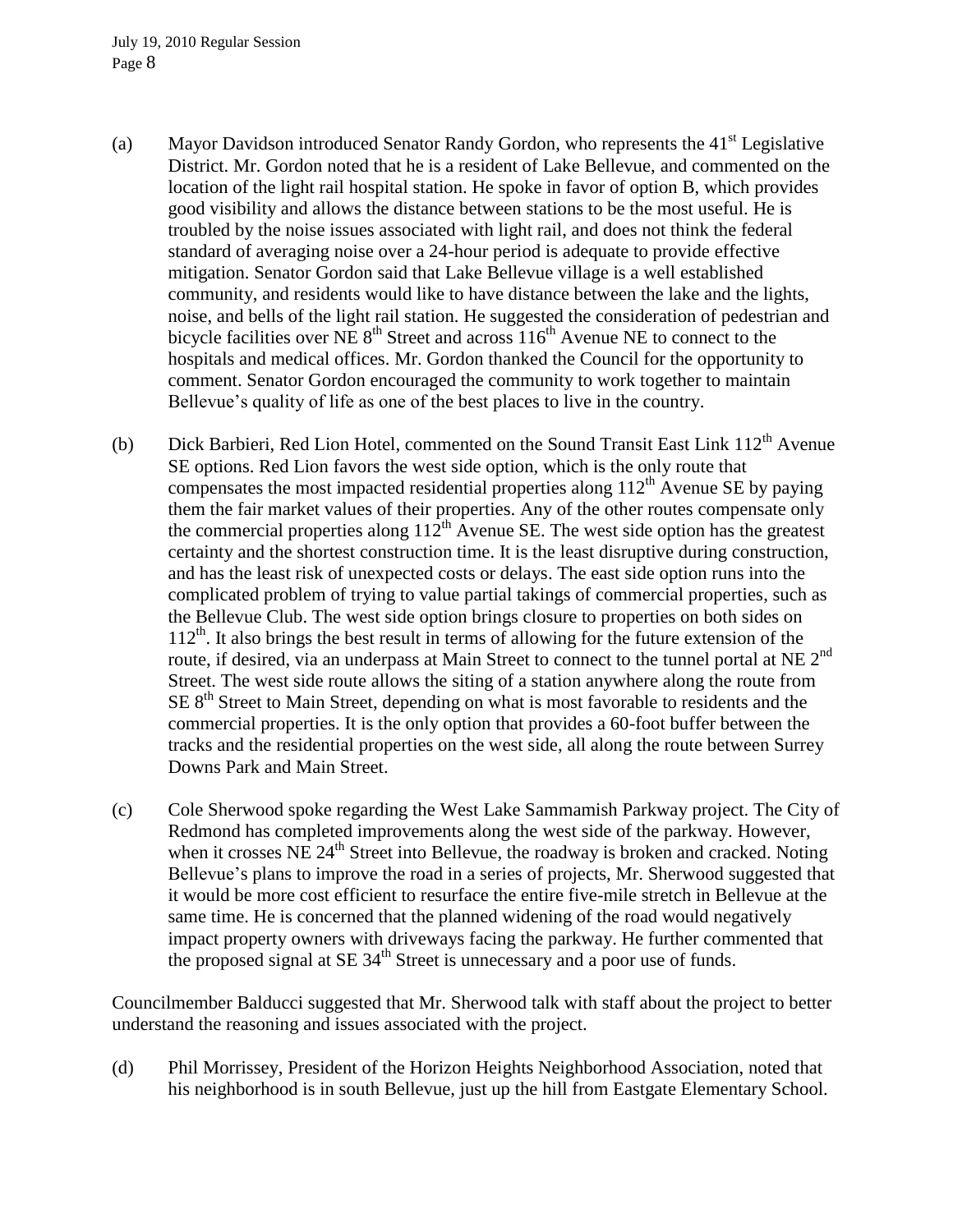He commented on concerns about improvements in the neighborhood, which he has discussed with City staff as well. He described the steep hill at the main entrance into the neighborhood and entry way improvements, which the residents supported. The project plan also included a traffic median to be constructed at the entry way, which was voted down due to neighborhood concerns. Mr. Morrissey asked the City to use the funds that would have been used for the median to extend the sidewalk on the south side of the entry way. He commented on an additional concern about getting up and down the hill safely in snow and ice conditions. He said the neighborhood association would like to have a trail on the west side of 152<sup>nd</sup> Place SE to improve pedestrian safety. Residents have offered to assist with funding and labor for a trail project. Mr. Morrissey submitted his comments in writing, along with photos.

City Manager Steve Sarkozy said he will have staff look at this and contact the neighborhood association.

- (e) Debi Lelinski, representing the Surrey Downs Community Club, testified that residents do not support any of the proposed  $112<sup>th</sup>$  Avenue light rail alternatives. The Surrey Downs community believes that the fundamental facts cannot be changed. None of the alignments are acceptable. She encouraged a focus on how the light rail project will meet the parameters clearly outlined in Bellevue's Light Rail Best Practices Report and Comprehensive Plan. She expressed concerns including impacts to residential properties and noise, which will not be fully mitigated. Ms. Lelinski said residents expect the preliminary engineering and environmental review process to fully document the true costs of all alignments, including mitigation measures.
- (f) Mary Colette Wallace, President of the Carriage Hills Condominium Homeowners Association, described the configuration of the development along  $112<sup>th</sup>$  Avenue SE, which was built in 1966. The homeowners association understands that the west side alignment option would entail the acquisition of residents' property and homes. An informal survey of homeowners indicates that 82 percent prefer the west side alignment, fully aware that this means acquisition. Any other option would negatively impact residents' property and lives and remove mature trees along  $112<sup>th</sup>$  Avenue SE. Ms. Wallace noted concerns about construction impacts for years as well.
- (g) Brent Weaver, who owns a condo on Lake Bellevue, spoke in favor of Hospital Station Option B which spans NE  $8<sup>th</sup>$  Street. Benefits include high visibility which encourages ridership and discourages crime. Mass transit has located many bus stops at that location because it best serves the area. Option B provides a pedestrian bridge which will enhance access and the safety of light rail.
- (h) Wendy Jones, representing the Enatai Neighborhood Association's Light Rail Committee, testified that Enatai residents favor a light rail alignment using I-405. However, residents learned of the proposal to build a station and park and ride facility further south on Bellevue Way late in their process of canvassing neighbors about their preferred alignment. As a result, the association is not representing a position on the proposed station at this point. She presented copies of the neighborhood petition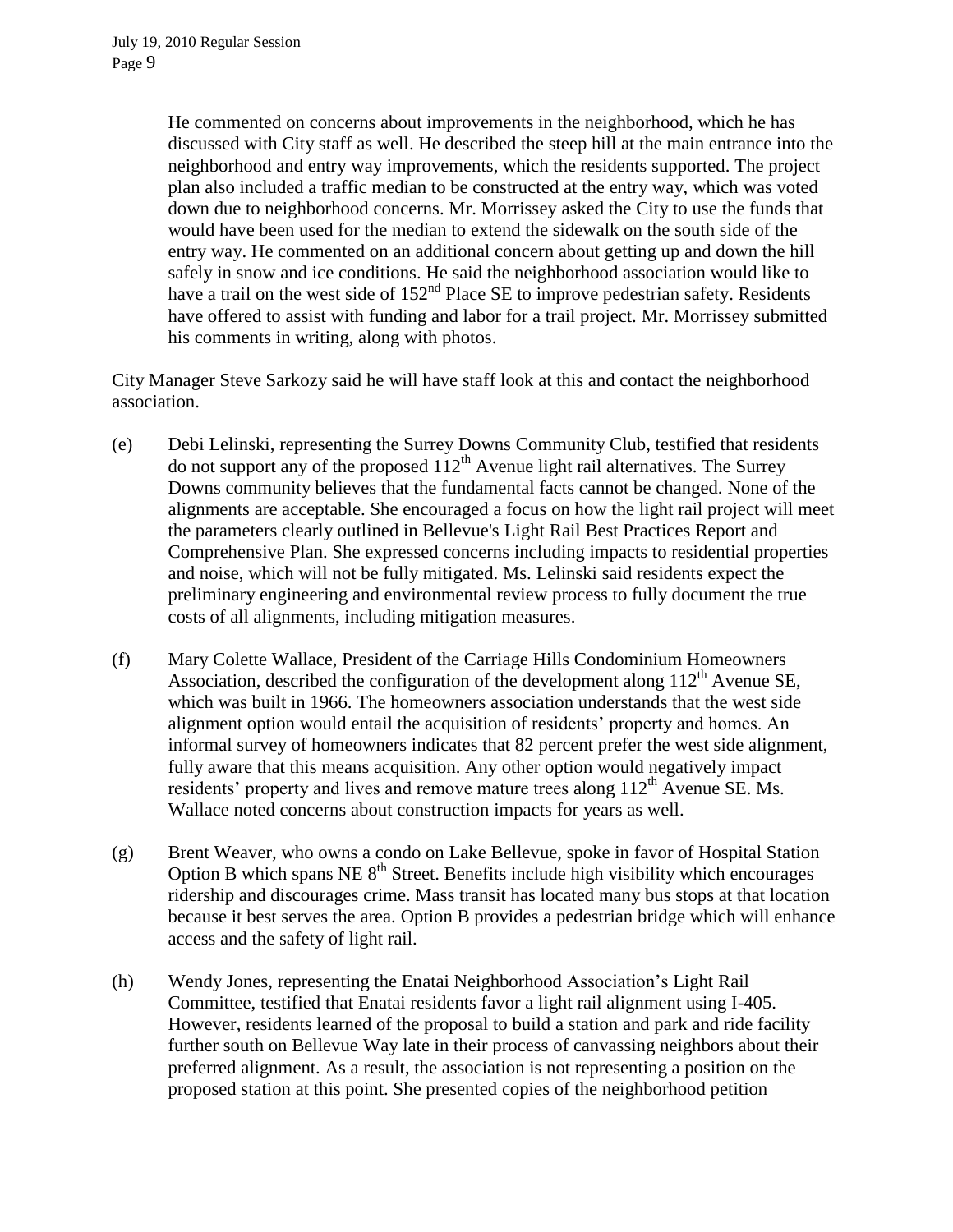reflecting 460 residents in favor of the I-405 alignment.

(i) Aaron Laing commented that a significant development in the light rail issue is that residents of the Carriage Hills condominiums have testified that they would rather be bought out than be subjected to the noise, vibration and aesthetic impacts. Residents are concerned about how mitigation and compensation would be handled with any of the alignments. Mr. Laing said that Sound Transit does not do a formal condemnation of property unless it is physically taking property. If Sound Transit is not taking physical property, property owners are not compensated for impacts. From a mitigation perspective, Sound Transit has talked about house-by-house. However, the City's consultant has indicated that this type of approach is considered a last resort. Mr. Laing expressed concern about the unavoidable impacts to the exterior of residences. He stated that, on average, everyone along Bellevue Way and  $112<sup>th</sup>$  Avenue SE will have a sound impact equivalent to a garbage disposal at two feet in their yards and potentially in their homes every five to seven minutes, 20 hours a day. This is considered an unavoidable impact and has been acknowledged by Sound Transit. From a property value perspective, residents will still be paying taxes but will be unable to enjoy their property.

Councilmember Balducci asked staff to comment on the statement that noise impacts would be as described by Mr. Laing. She questioned whether this is consistent with the findings of the City's noise consultant.

Bernard van de Kamp, Regional Projects Manager, noted that the consultant has left for the evening. However, he does not believe that the intent was to imply that the noise levels would be that high in exterior spaces.

Councilmember Balducci requested follow-up information on that point.

- (j) Sharon Lee, Executive Director of the Low Income Housing Institute, commented on the proposed light rail tunnel portal at NE  $2<sup>nd</sup>$  Street. She reported that she attended a meeting of the Sound Transit Board's capital committee, which has narrowed its focus to Options 2,4, and 6. Ms. Lee said that Sound Transit's analysis demonstrated that Option 2, with a Main Street portal, has lower construction risk and a shorter construction period compared to the  $2<sup>nd</sup>$  Street portal. The  $2<sup>nd</sup>$  Street portal clearly shows the highest construction risk, longest construction duration, and more construction disruption than Options 2 or 6. Ms. Lee described LIHI's site which is intended to provide 60 units of affordable housing. She expressed concern that the  $2<sup>nd</sup>$  Street portal will eliminate this project. According to the Eastside Homeless Advisory Committee, there is a tremendous need for affordable housing on the Eastside, particularly for families. The project is located to be close to the Transit Center, and LIHI would like to also have convenient light rail service adjacent to the site. Ms. Lee asked the Council to support either Option 2 or 4 and to not support the NE  $2<sup>nd</sup>$  Street portal.
- (k) Susan Woerdehoff, Building a Better Bellevue, thanked the City for the consultants' work and reports. However, the group believes that further comprehensive, independent study and analysis are warranted to ensure that the data used to inform the Council's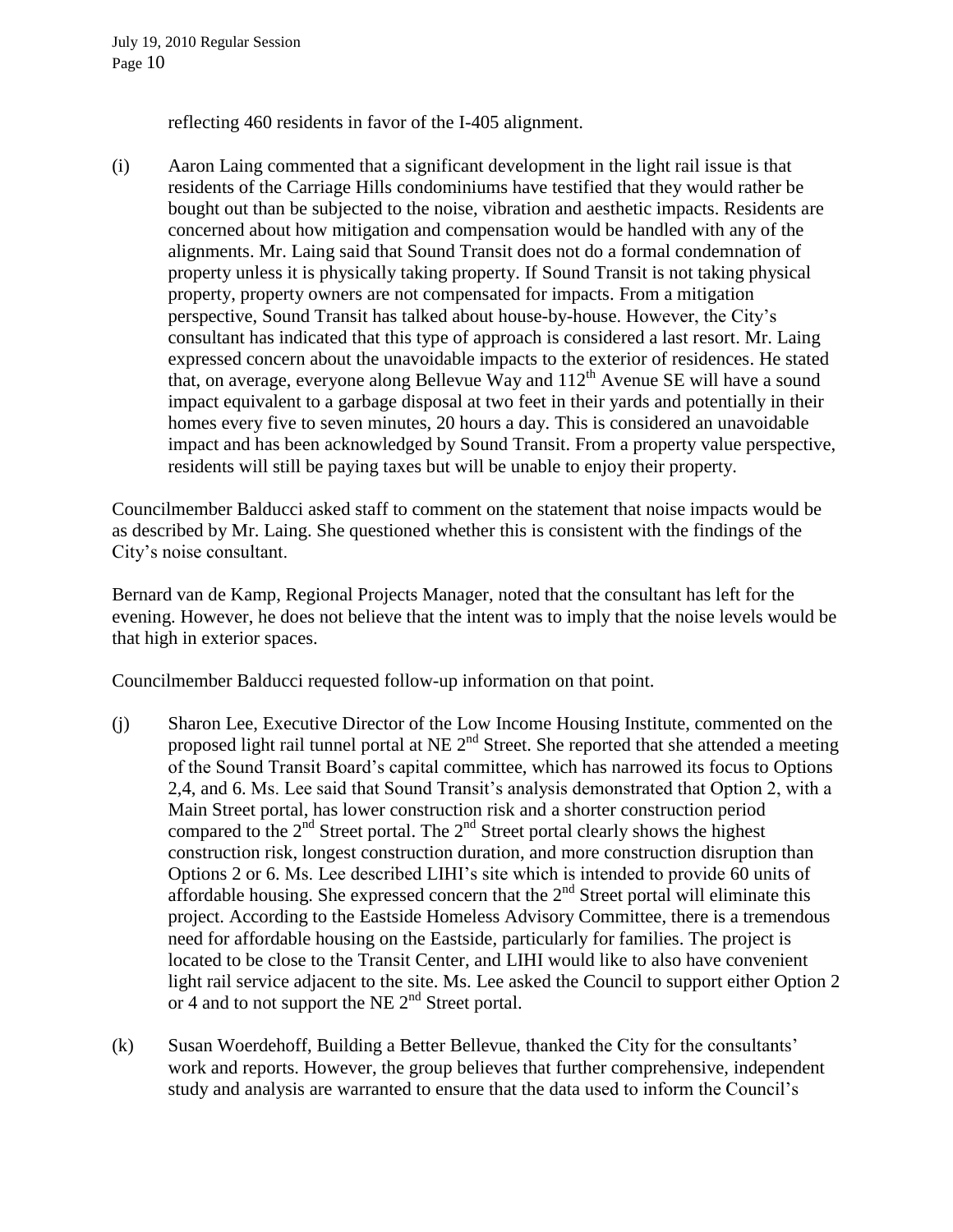decisions are sound. She referred to the Greenbusch Group's noise study, which notes a breaking in period for adjusting to noise. Ms. Woerdehoff said that residents of Tukwila have been waiting 20 months for Sound Transit to appropriately mitigate noise impacts. They cannot open their windows, sit on their decks, or sell their homes. Ms. Woerdehoff said that Bellevue residents should not suffer a breaking in period or an ill-informed choice on alignment. She referred to further findings in the report indicating that a tunnel, retained cut, or area with higher ambient noise are considered preferred configurations for light rail.

- (l) Bob Bankford, an Enatai resident and user of bus route 550, said that he lives near the South Bellevue Park and Ride and he is one of the few who want light rail in their front yard. He supports alignment B2, and would like to hear from Enatai residents along  $113<sup>th</sup>$ , especially those along the west side. Mr. Bankford said he is not convinced that the noise and visual impacts will be greater for those along  $112<sup>th</sup>$  than for all of the residents along  $118<sup>th</sup>$  Avenue, who are affected by the B7 option, or for residents who would be impacted by a light rail station south of the current Park and Ride. He expressed concern about the increased costs of the B7 route, as well as the implications for the term sheet and tunnel agreement between Sound Transit and the City. He suggested that the Council consider how it would like the gateway into Bellevue at I-90 to look. He supports the west side running option along  $112<sup>th</sup>$  Avenue SE.
- (m) Bill Thurston, President of the Bellevue Club, stated that his comments are already on record. Mayor Davidson confirmed that the Council understands his position and has received written communications from the Bellevue Club.
- $\rightarrow$  At 9:55 p.m., Deputy Mayor Lee moved to extend the meeting. Councilmember Robertson seconded the motion.
- $\rightarrow$  The motion to extend the meeting carried by a vote of 7-0.
- (n) Russ Clark, representing RBJK Ventures, Arthur Murray dance schools, and Sunset Glass, asked the Council to request that the Sound Transit Board move forward with a recommendation for Hospital Station Options B and C. He believes that further study is needed. He has been involved in this process for approximately 18 months, and he has found that sometimes full information is not available on an issue. He feels that Sound Transit is asking the Council to move forward with a recommendation without knowing all of the facts.
- (o) Rebecca Sears, an Enatai resident and transit rider, expressed an interest in being able to mitigate light rail impacts to communities and the environment. She feels it is important for the Bellevue City Council to unite around a course of action and to start directing resources toward mitigation. She did not sign the Enatai area petition in favor of an I-405 alignment. She shared misinformation that was communicated to at least some neighbors when they were asked to sign the petition, which is that Bellevue Way would be closed for a year, the South Bellevue Park and Ride would be closed, and traffic would be rerouted to 108<sup>th</sup> Avenue SE. While the Park and Ride might be closed, there was no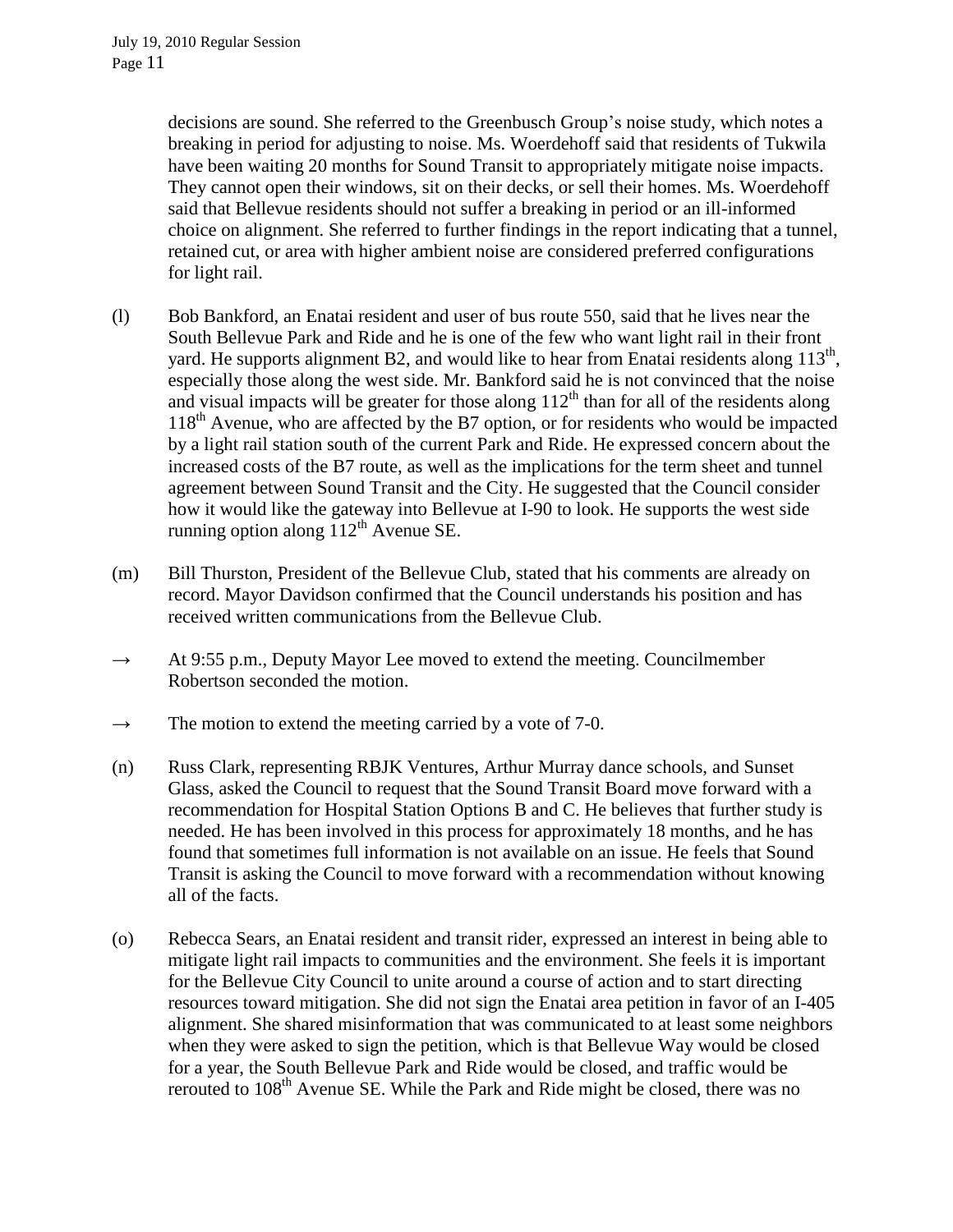follow-up information about whether bus service would continue. Ms. Sears feels that the proposed light rail station south of the Park and Ride was misrepresented as having no impacts to the Enatai neighborhood. She believes that it is also incorrect to say that Sound Transit will not cover any mitigation, but that only the City would have to cover those costs. She asked the Council to keep her comments in mind when considering the Enatai petition.

- (p) Paul Skogland, a resident of south Enatai, said he was petitioned by neighbors in both the south and north sections of Enatai. He noted the significance of new information regarding a proposed station and large Park and Ride adjacent to south Enatai, as well as additional overpasses to access the station. He did not sign either petition and cannot support either the B2 or B7 at this point. He feels that individuals who signed the petitions might want to reevaluate their positions based on new information.
- (q) Gary Ritner referred to testimony from a Surrey Downs resident regarding light rail and the setbacks on how many houses per 100 feet. He speculated that the setback distance for the 170 families in Brookshire Condominiums and nearby residences is a minimum of 25 feet and probably closer to 100 feet.

At 10:06 p.m., Mayor Davidson called for a 10-minute break.

The meeting resumed at 10:14 p.m.

- 4. Reports of Community Council, Boards and Commissions: None.
- 5. Report of the City Manager
	- (a) Bel-Red Awards from PSRC Vision 2040 and Governor's Smart Communities

City Manager Steve Sarkozy deferred this item in the consideration of time.

6. Council Business and New Initiatives

[No reports.]

- 7. Approval of the Agenda
- $\rightarrow$  Deputy Mayor Lee moved to approve the agenda, as amended at the beginning of the meeting. Councilmember Robertson seconded the motion.
- $\rightarrow$  The motion to approve the agenda, as amended, carried by a vote of 7-0.
- 8. Consent Calendar
- $\rightarrow$  Deputy Mayor Lee moved to approve the Consent Calendar, and Councilmember Robertson seconded the motion.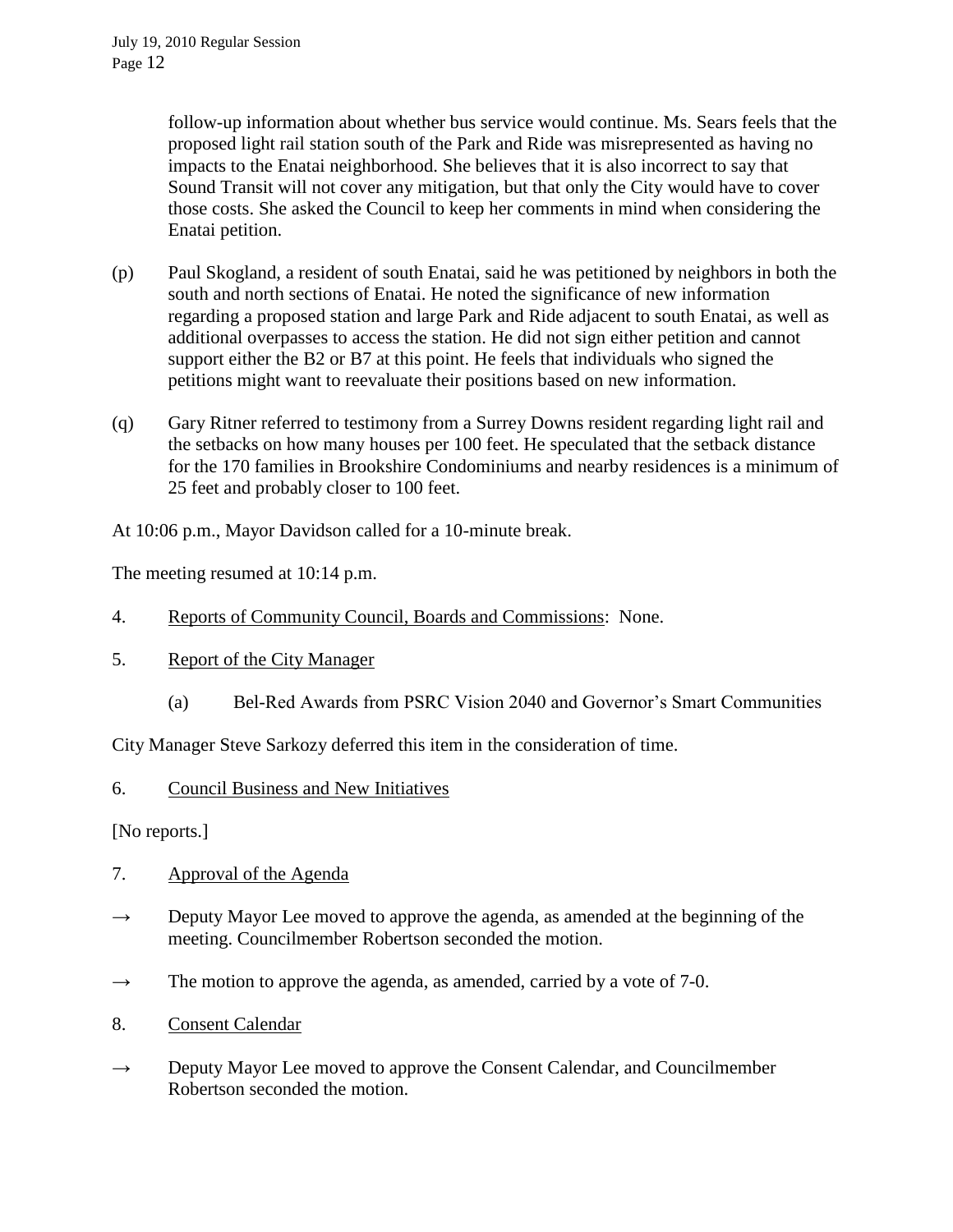- $\rightarrow$  The motion to approve the Consent Calendar carried by a vote of 7-0, and the following items were approved:
	- (a) Minutes of June 21, 2010 Study Session Minutes of June 21, 2010 Regular Session
	- (b) Resolution No. 8120 authorizing execution of all documents necessary for approval of payment in the amount of \$80,000, to implement settlement of the lawsuit for personal injury damages filed by William H. Wood against the City.
	- (c) Resolution No. 8121 authorizing execution of a one-year software maintenance and modified licensing agreement for the Enterprise Content Management (ECM) system with Oracle Corporation, in an amount not to exceed \$171,445.83, renewable for one year, and further authorizing termination of the City's current ECM maintenance agreement with ImageSource Inc.
	- (d) Resolution No. 8122 authorizing execution of the Agreement for Home Energy Report Pilot Program in an amount not to exceed \$185,000.
	- (e) Limited Tax General Obligation Bonds

Ordinance No. 5954 providing for the issuance and sale of limited tax general obligation (LTGO) refunding bonds of the City in the aggregate principal amount of not to exceed \$13,700,000, to provide funds for the purpose of defeasing and refunding certain LTGO bonds of the City, and paying costs of issuance of the bonds; authorizing the plan of refunding; authorizing a preliminary and final official statement; providing the form and terms of the bonds; providing for the disposition of the proceeds of the sale of such bonds and plan of refunding; and providing for continuing disclosure.

Ordinance No. 5955 providing for the issuance of limited tax general obligation bonds of the City in the aggregate principal amount of not to exceed \$12,000,000 for the purpose of providing funds to finance, reimburse or refinance a portion of the cost of the City's capital improvement program; authorizing a preliminary and final official statement; approving a competitive sale of such bonds; providing the form and terms of the bonds; providing for the disposition of the proceeds of sale of such bonds; and providing for continuing disclosure.

- (f) Motion to approve payment of claims for the period April 9, 2010 through July 2, 2010, and payroll for the period March 16, 2010 through June 15, 2010.
- (g) Motion to award Bid No. 10178 to Milne Electric, Inc., in the amount of \$121,282.66, as the lowest responsible bidder, for lighting replacement projects at the South Bellevue Community Center gymnasium and Robinswood Tennis Center.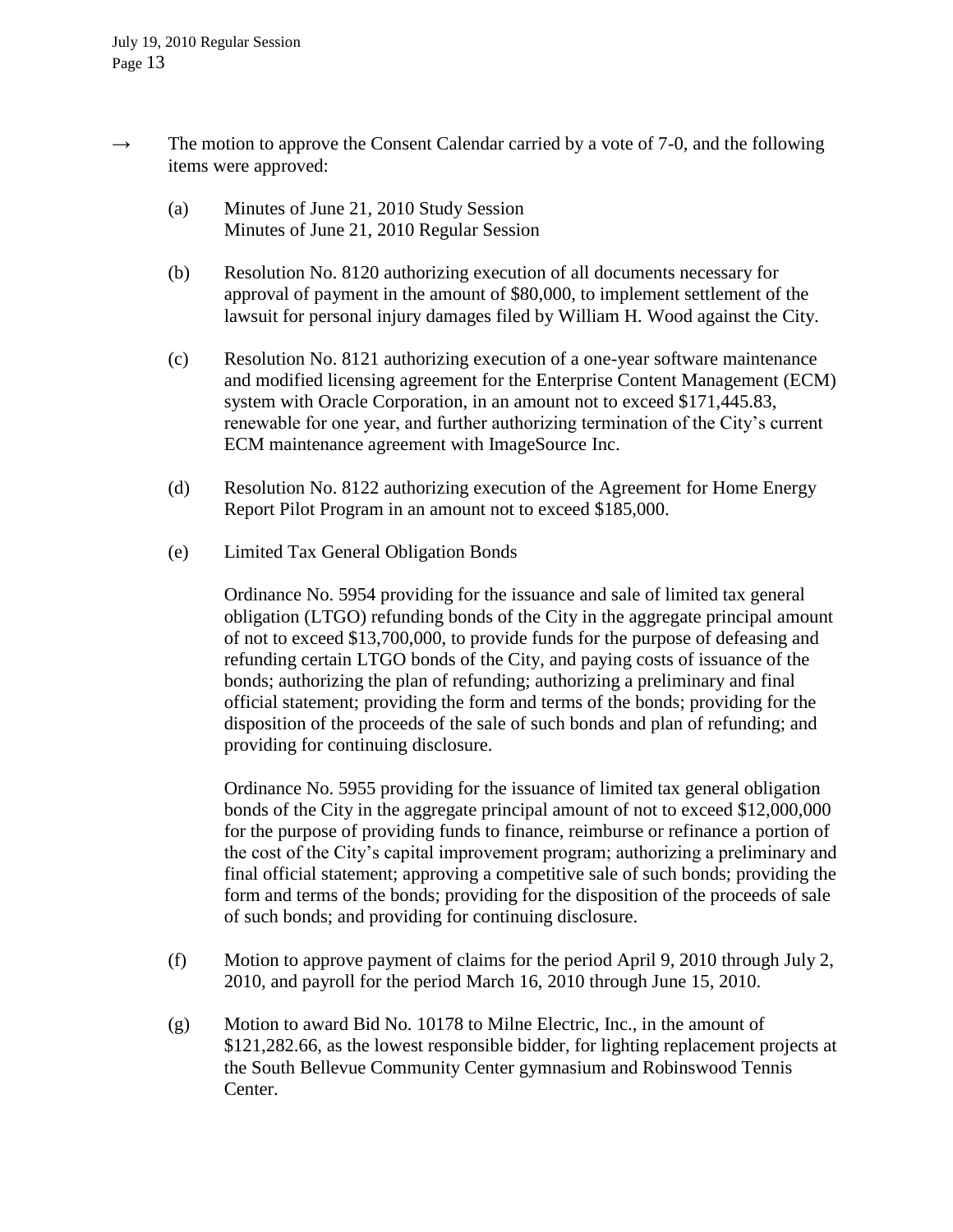- (h) Motion to award Bid No. 10188 to Bravo Landscaping, in the amount of \$63,035.00, as the lowest responsible bidder, for the construction of the Mercer Slough Environmental Education Center irrigation system located at 1625 118th Avenue SE.
- (i) Motion to award Bid No. 10190 to AGR Contracting, Inc., in the amount of \$67,346.25, as the lowest responsible bidder, for construction of the Coal Creek SE 60th Street Trailhead improvements located at approximately 12910 SE 60th Street in the Coal Creek Natural Area.
- (j) Motion to award Bid No. 10198 to Stanley Roofing, Co. Inc., in the amount of \$768,077.63, as the lowest responsible bidder, for parks roofing projects at the Bellevue Aquatic Center, Crossroads Park Golf Course, Highland Community Center, Wilburton House and Northwest Arts Center.
- (k) Resolution No. 8123 accepting appointment as the administering agency for A Regional Coalition for Housing (ARCH).
- (l) Resolution No. 8124 authorizing execution of an Interlocal Agreement with King County, in an amount not to exceed \$52,600, for guardrail installation to be performed by the King County Road Services Division.
- (m) Resolution No. 7923 authorizing execution of: 1) a Turnback Agreement (TB-1- 0207) between the Washington State Department of Transportation (WSDOT) and the City leading to the transfer of right-of-way located at 112th Avenue NE and NE 10th Street to the City, and 2) a General Maintenance Agreement (GM1492) between WSDOT and the City for certain improvements constructed by WSDOT, as part of the NE 10th Street Extension, 112th Avenue NE to 116th Avenue NE (CIP Plan No. PW-R-149).
- (n) Ordinance No. 5956 repealing and amending Sections of Chapter 12.04 of the Bellevue City Code (i.e., the Harbor Code); adopting new Sections 12.04.085; and 12.04.335 to Chapter 12.04; adopting a new Chapter 12.02 to Title 12 of the City Code; and adopting a new Section 12.02.010 relating to the City's Harbor Code governing activities upon all waters located within the jurisdiction of the City of Bellevue, including Lake Washington and Lake Sammamish.
- 9. Public Hearings
	- (a) Second Public Hearing on the 2011-2012 Budget and 2011-2017 Capital Investment Program (CIP) Plan
- $\rightarrow$  Councilmember Chelminiak moved to open the Public Hearing, and Councilmember Balducci seconded the motion.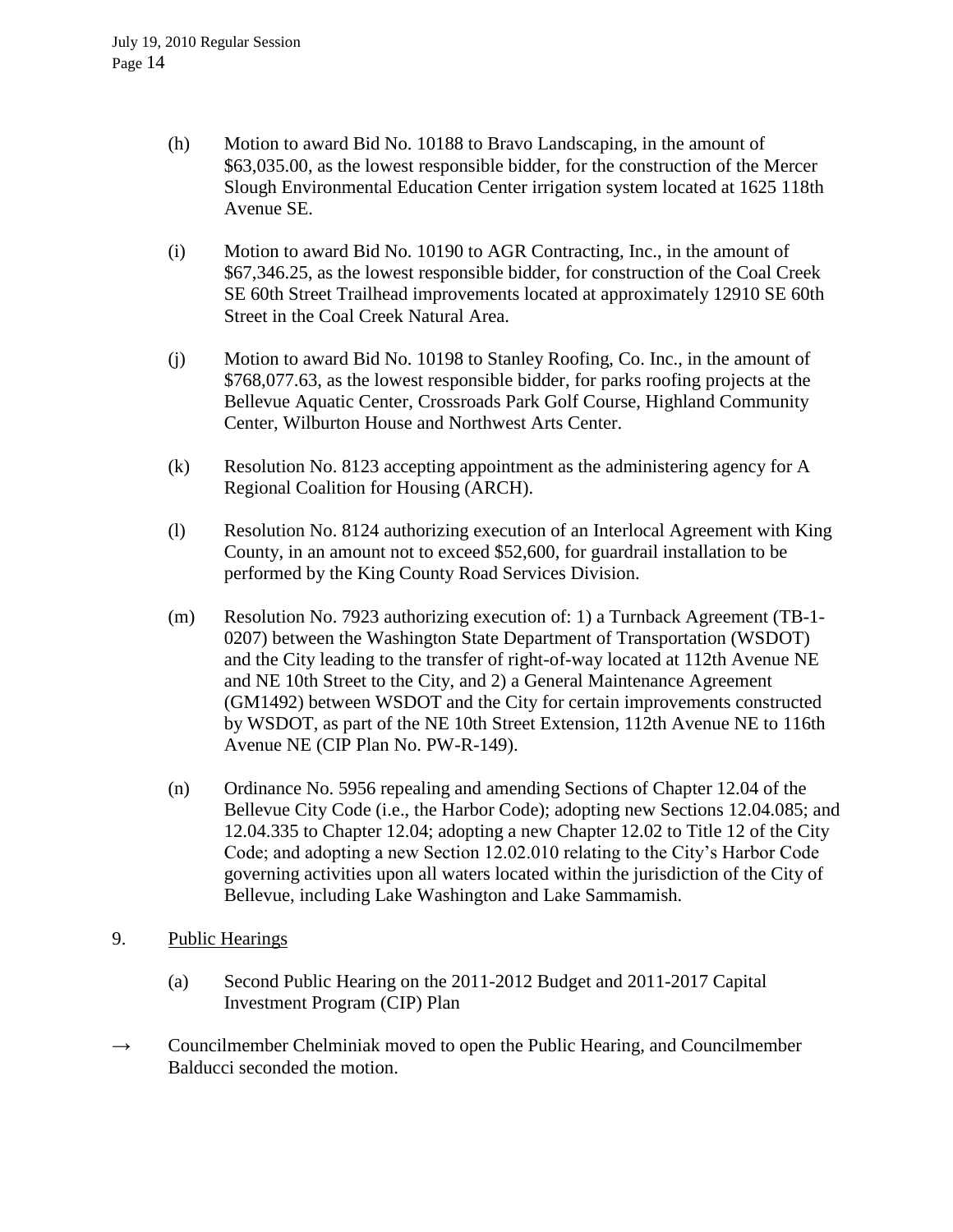$\rightarrow$  The motion to open the Public Hearing carried by a vote of 7-0.

The following individuals came forward to comment:

- (1) Charles Watts, an attorney in Bellevue, thanked the Council for its support of the Eastside Legal Assistance Program (ELAP) and requested continued financial assistance.
- (2) Stan Kiel, Executive Director of ELAP, reported that the program served more than 800 people in 2008 and 1,000 people in 2009. ELAP represents low income individuals including seniors and domestic violence victims.
- (3) With the assistance of an interpreter, a client described her experience with the Eastside Legal Assistance Program, which helped her obtain a small inheritance to which she was entitled.
- (4) Jo Ellen Munson, Branch Manager for Therapeutic Health Services, thanked the Council and Human Services Commission for its consistent support of human service agencies. Therapeutic Health Services is an out-patient substance abuse and mental health agency.
- (5) Wendy Bain described her personal history of owning a home and having a successful career. She acknowledged that some bad choices led her to seek help from Therapeutic Health Services, at which time she was unemployed and homeless. She is now working again and has been promoted twice, and rents a home for herself and her daughter. She thanked the agency for helping her turn around her life between last September and this past May. Ms. Bain hopes the agency will be able to continue to help others.
- (6) Barbara Cohen said she began working in 1979 with the Eastside Recovery Center, which become Therapeutic Health Services. She was employed by the City of Bellevue in probation services for 10 years, is a resident of Bellevue, and has served on the Board of Therapeutic Health Services for 20 years. She encouraged continued support of this agency.
- (7) Jo Ellen Munson read a translated statement from a client of Russian Counseling Services, which is an active partner with Therapeutic Health Services. The individual stated that he has been sober for five years, has a family and successful business, and has quit smoking. He feels that counseling is more helpful than detention to help people to understand their problems and find the right way to solve them. He has referred others to THS, which unfortunately is not able to help all of them due to budget constraints. He encouraged the Council to support the agency's important services, including assistance to Russian-speaking individuals.
- (8) Karina O'Malley spoke on behalf of Helen Leuzzi, Executive Director of The Sophia Way, which is the first shelter and housing program for single homeless women on the Eastside. She thanked the City for its amazing support of human services and its commitment to help its citizens. The Sophia Way opened 19 months ago and has housed 33 women in apartments and community housing. The group plans to help a total of 48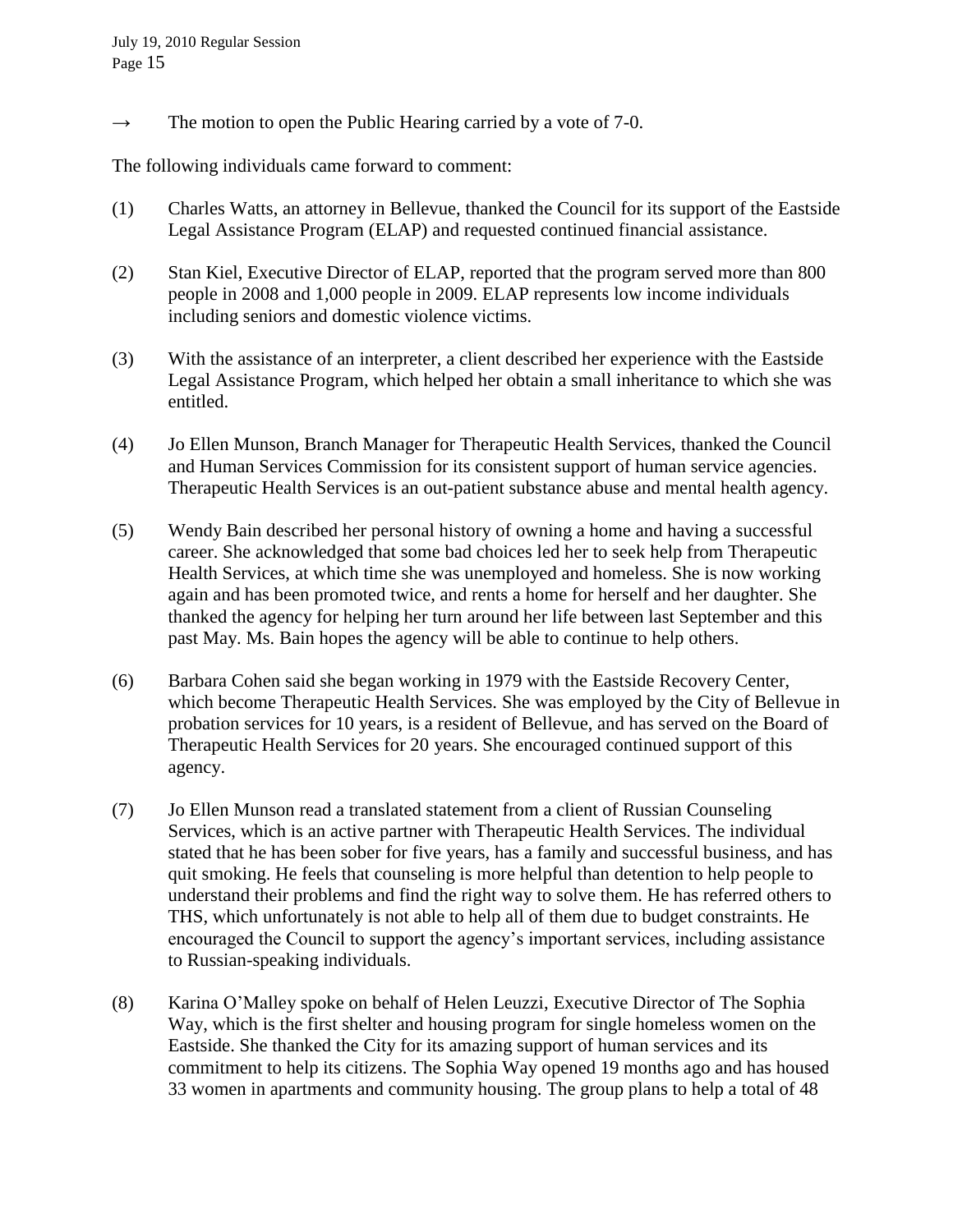women by the end of the year. She asked the Council for its support of this provider.

- (9) Linda Nageotte, President and CEO of Food Lifeline, said that they are the largest hunger relief organization in Washington state. Bellevue has historically funded local food banks, but Food Lifeline has not been recommended for funding. Food Lifeline is a member of the Alliance of Eastside Agencies and recognizes the importance of the City's funding of a range of human services. Ms. Nageotte said that King County has eliminated its funding to Food Lifeline, at a time in which the need for their services has risen to the highest level ever recorded by hunger relief organizations. The agency can feed a family of four for every dollar it receives. She noted that Seattle and Shoreline provide assistance to both local food banks and Food Lifeline. Ms. Nageotte asked the Council to reconsider Food Lifeline's request for \$10,000 to provide 40,000 meals.
- (10) Gloria Veal, a Microsoft employee in Bellevue, spoke to the problem of hunger and requested the City's support of Food Lifeline.
- (11) Chris Katzmar Holmes, President of the Youth Eastside Services (YES) Board of Trustees, thanked the City for its ongoing support. She encouraged the Council to accept the budget recommendation of the Human Services Commission to continue its support of YES. Bellevue's contribution to YES in 2009 provided more than 10,000 hours of services to youth and families struggling with stress, depression, violence and substance abuse. The majority of individuals seen by YES successfully overcome their problems. Ms. Katzmar Holmes said the recession has increased family stress and violence, and has resulted in more acting out by children with more of them turning to drugs and alcohol.
- (12) Jeremy Vargas, Clinic Administrator for Sea Mar Community Health Centers Bellevue Clinic, explained that Sea Mar is a community-based organization that is committed to providing quality and comprehensive health and human services to the diverse community. They have specialized over the years in providing assistance to the Latino community.
- (13) A Bellevue resident who works for Sea Mar Community Health Centers described the agency's assistance to the community and to those without health insurance. She thanked the Council for considering its request for City support. Manuela Pacheco, a Spanishspeaking client and Bellevue resident, described the services she received from Sea Mar Community Health Centers in helping her to recover from an injury.
- (14) Ms. Clark, Manager for the Family Development Program at Hopelink, said the program provides a range of services including a food bank, energy financial assistance, adult education, housing, employment services, and transportation assistance. She thanked the Council for providing the essential support for human services.
- (15) Marty Jacobs, Family Services Director for Child Care Resources, requested the City's ongoing support of its services. She described the importance of helping children at a young age to ensure healthy development. CCR helps families obtain child care services, offers training and technical assistance to child care providers, assists working families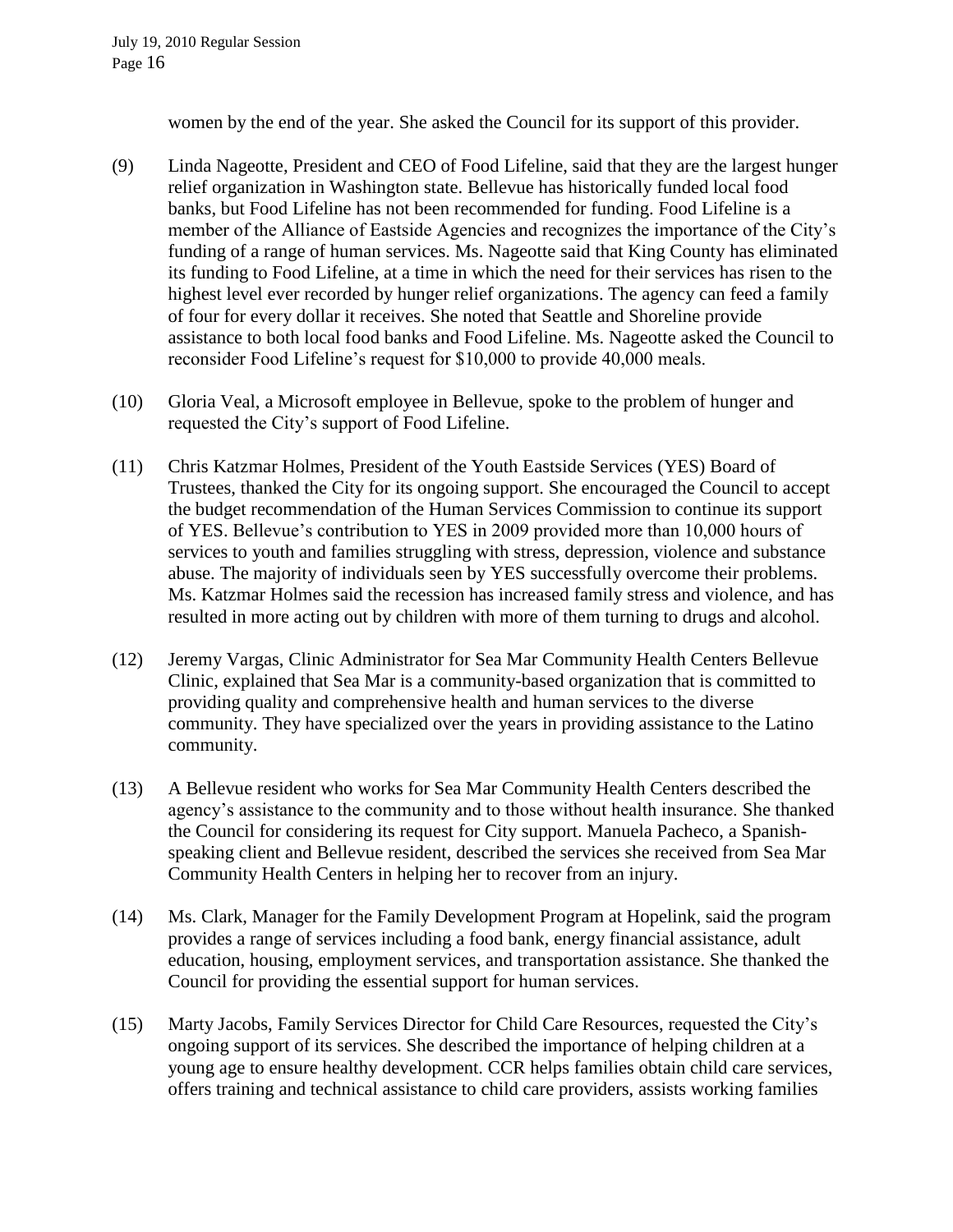with child care scholarships, and supports homeless families with child care subsidies.

- (16) Cindy Sandoval spoke on behalf of the Children's Response Center, which assists children and families affected by child abuse, including sexual victimization. She thanked the City for its support over the past 20 years, which helps the Center to leverage other public revenue. Early prevention programs are also provided by the Center.
- $\rightarrow$  Deputy Mayor Lee moved to extend the meeting until midnight, and Councilmember Robertson seconded the motion.
- $\rightarrow$  The motion to extend the meeting carried by a vote of 7-0.
- (17) Susie Winston, Sound Mental Health, testified that the support of the City Council and the Human Services Commission is critical to all human service agencies. She thanked Bellevue for providing assistance to their counseling services, Children's community support services, and behavioral responsibility program.
- (18) Alaric Bien, Executive Director of Chinese Information and Service Center, spoke on behalf of the Alliance of Eastside Agencies. He asked the Council accept the budget recommendations of the Human Services Commission. He thanked the Council for its ongoing support of human services and its understanding of significant needs in the community that are often hidden and overlooked.
- (19) Karen Anderson-Bittenbender, Deputy Executive Director of the Low Income Housing Institute (LIHI), spoke on behalf of the Eastside Homeless Advisory Committee (EHAC). She encouraged the Council's continued support of housing through its membership in A Regional Coalition for Housing (ARCH). She reviewed statistics on homelessness in Bellevue, which is increasing with the high unemployment rate.
- (20) Kevin Kelly, Bellevue Chamber of Commerce, noted Bellevue's recognition in Money magazine as one of the best places in the country to live. He testified that the top priorities of Chamber members are the retention of current businesses, transportation infrastructure and accessibility, and public safety. A total of 72 percent of surveyed members felt that the best way to close the budget shortfall is to reduce the size of government or find efficiencies, even if that means service reductions. Mr. Kelly said the Chamber has formulated a budget task force and looks forward to working with the Council to look at critical needs.
- (21) Karen Williams, Housing Development Consortium of King County, thanked Bellevue for being a regional leader in providing affordable housing. She commended the Bel-Red Corridor Plan for including affordable housing in connection with employment centers. Ms. Williams noted that Bellevue created and continues to support ARCH, which has not been successfully replicated anywhere in the country. She thanked Bellevue for this leadership and noted that ARCH's Bellevue staff are conscientious and effective.
- (22) Patrick Bannon, Bellevue Downtown Association, expressed support for the capital side